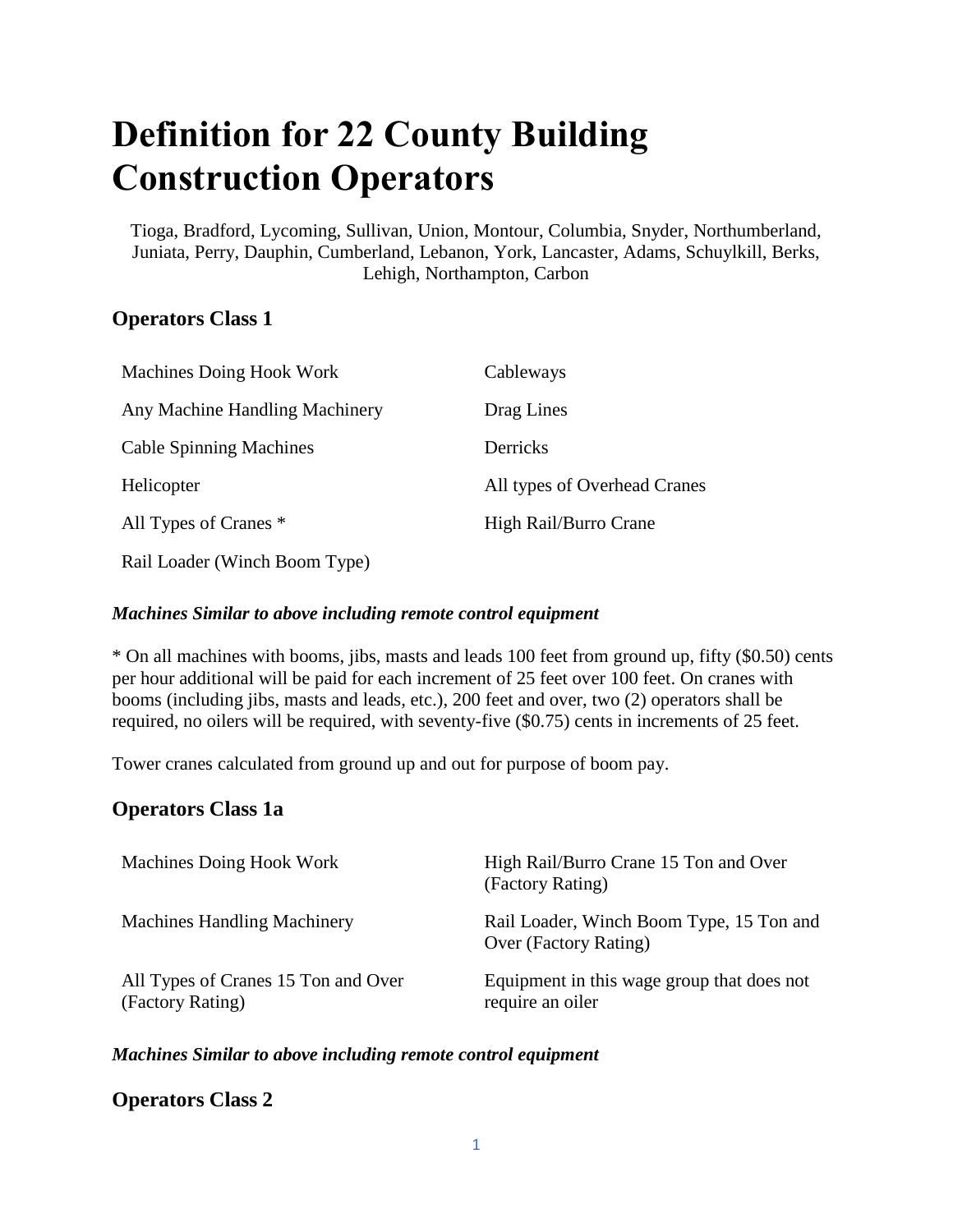| Keystones                                                                     | Bundle Puller Extractors (Tubular Type) |
|-------------------------------------------------------------------------------|-----------------------------------------|
| All Types of Shovels                                                          | Scrapers & Tournapulls                  |
| All Types of Backhoes                                                         | <b>Spreaders</b>                        |
| <b>Trench Shovels</b>                                                         | Tree Spade                              |
| <b>Trenching Machines</b>                                                     | <b>Bulldozers &amp; Tractors</b>        |
| <b>Hoists With Two Towers</b>                                                 | Vermeer Saw                             |
| All Pavers (Blacktop & Concrete)                                              | Side Boom                               |
| <b>Building Hoists (Double Drum)</b>                                          | Rollers (High Grade Finishing)          |
| All Front-End Loaders                                                         | Mechanic-Welders                        |
| <b>Tandem Scrapers</b>                                                        | Chipper With Boom                       |
| Pippin Type Backhoes                                                          | <b>Motor Patrols</b>                    |
| Hydro Ax                                                                      | <b>Concrete Breaking Machines</b>       |
| <b>Boat Captains</b>                                                          | <b>Concrete Pumps</b>                   |
| <b>Milling Machines</b>                                                       | <b>Fine Grade Machines</b>              |
| <b>Batch Plant Operators (Concrete)</b>                                       | <b>Grease Trucks</b>                    |
| <b>Bobcat Type (All Attachments)</b>                                          | <b>Directional Boring Machines</b>      |
| All Autograde & Concrete<br>Finishing Machines (Excluding Trowel<br>Machines) | <b>Production Switch Tamper</b>         |
| Drills, Self-Contained Rotary Drills                                          | <b>Ballast Regulators</b>               |
| Fork Lifts (20 Feet & Over)                                                   | Tie Replacer                            |
| Gradalls                                                                      | Rail/Road Loader                        |
| Mucking Machines in Tunnel                                                    | Power Jack Liner                        |

## *Machines Similar to above including remote control equipment*

## **Operators Class 2a**

| Crawler Backhoes Over One Cubic Yard | Equipment 15 Ton and Over |
|--------------------------------------|---------------------------|
|--------------------------------------|---------------------------|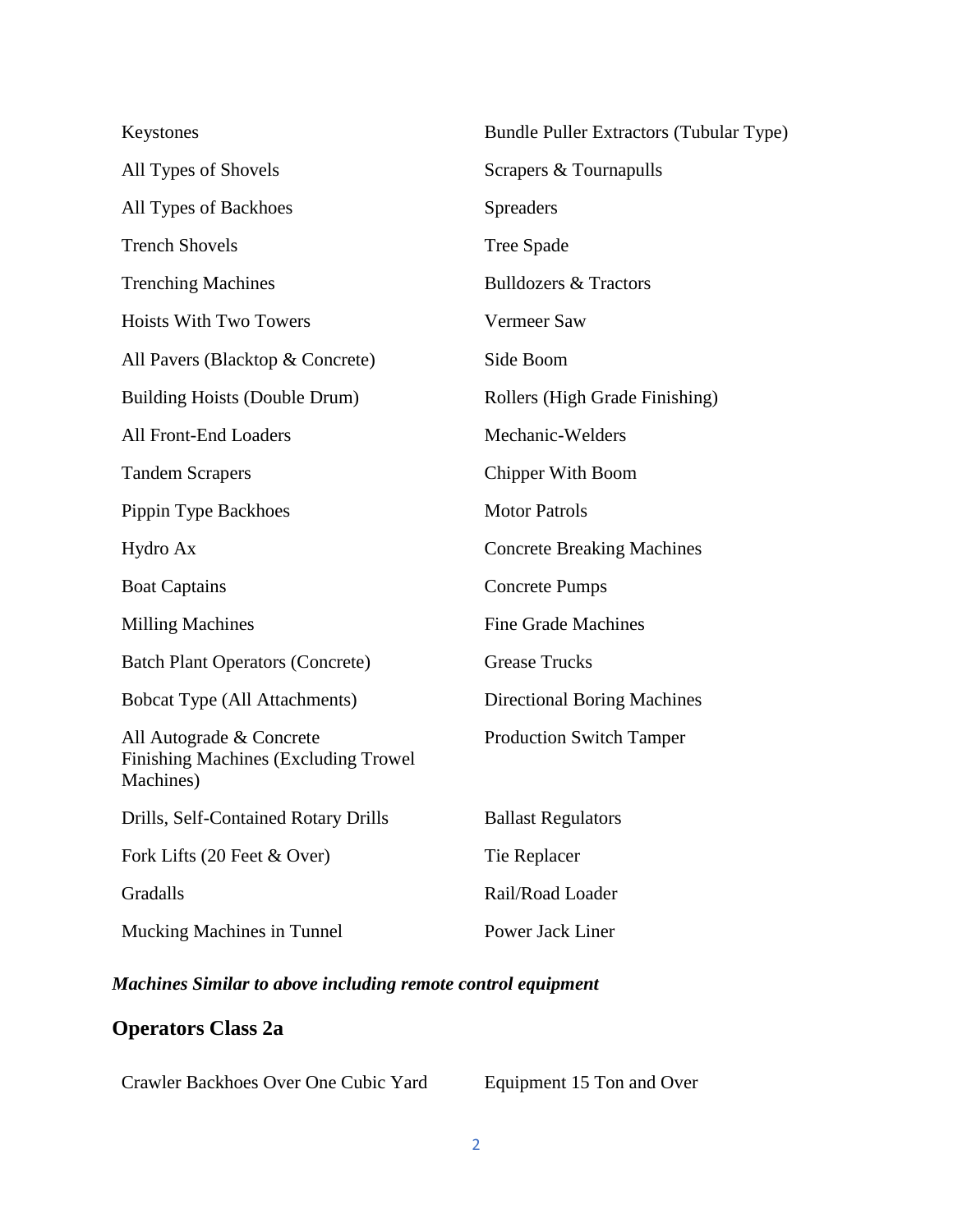| Crawler Gradalls Over One Cubic Yard   | Concrete Pumps 92 feet of Boom Length (150)<br>yd. pour or less) |
|----------------------------------------|------------------------------------------------------------------|
| Hydraulic Backhoes Over One Cubic Yard | Equipment in this wage group that does not<br>require an oiler   |

#### *Machines Similar to above including remote control equipment*

## **Operators Class 3**

| Conveyors                           | Second Class Drill, Self-Contained Rotary<br><b>Drills</b> |
|-------------------------------------|------------------------------------------------------------|
| Building Hoists (Single Drum)       | Fork Lift Trucks (Under 20 Feet Lift)                      |
| <b>High or Low Pressure Boilers</b> | Stump Grinder                                              |
| <b>Well Drillers</b>                | Miscellaneous Equipment Operator                           |
| <b>Asphalt Plant Engineers</b>      | Tireman (For Power Equipment)                              |
| Ditch Witch Type Trenchers          |                                                            |
| Core Drill Operator                 |                                                            |

## *Machines Similar to above including remote control equipment*

## **Operators Class 4**

| <b>Welding Machines</b>        | Concrete Breaking Machines (Guillotine) |
|--------------------------------|-----------------------------------------|
| <b>Well Points</b>             | Rollers                                 |
| Compressors                    | Seaman Pulverizing Mixer                |
| Pumps                          | Grout Pump                              |
| <b>Heaters</b>                 | Power Broom                             |
| <b>Farm Tractors</b>           | Forced Air Propane Heater               |
| Form Line Graders              | <b>Seeding Spreader</b>                 |
| <b>Road Finishing Machines</b> |                                         |

#### *Machines Similar to above including remote control equipment*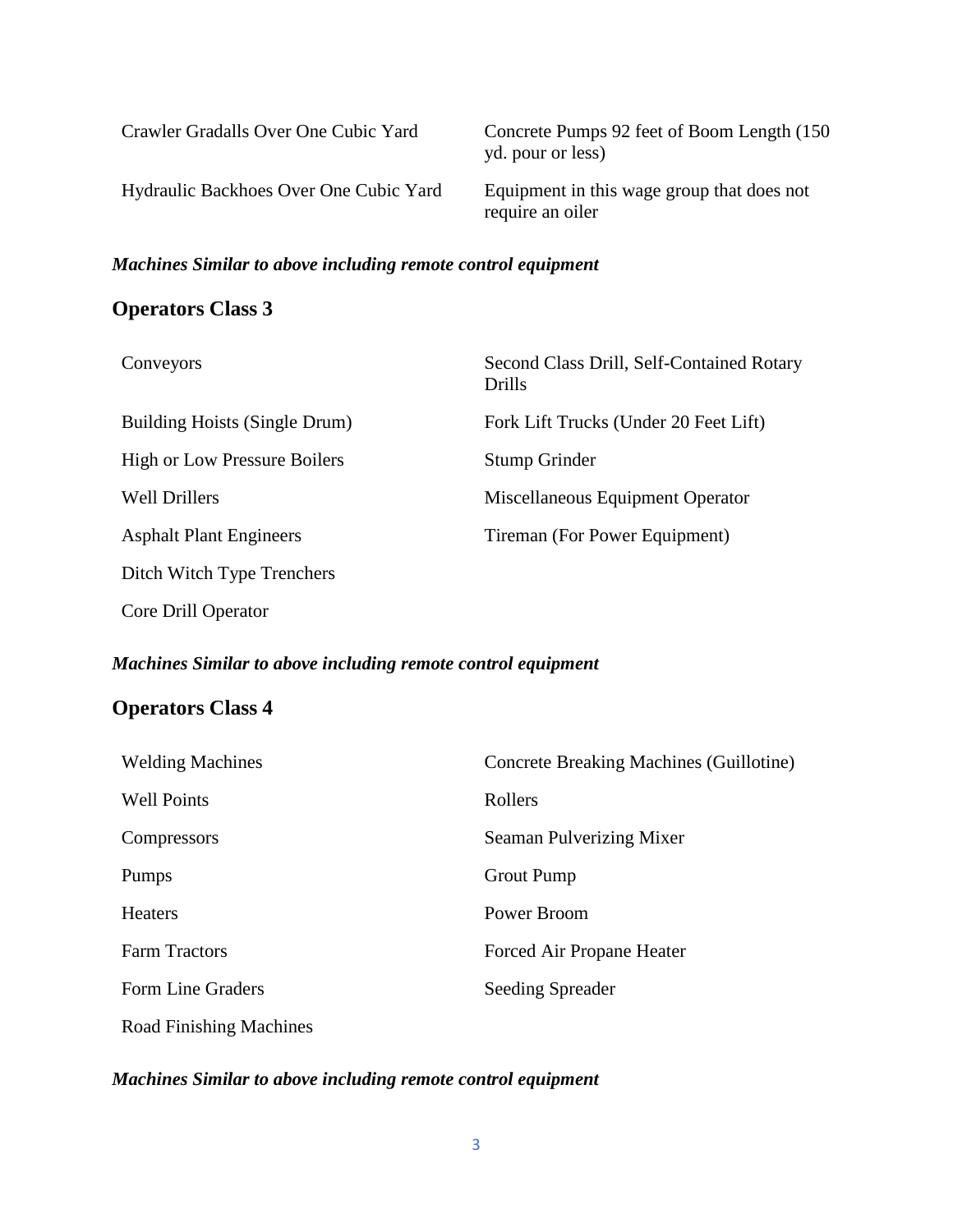## **Operators Class 5**

#### Fireman

#### *Machines Similar to above including remote control equipment*

#### **Operators Class 6**

Oilers & Deck Hands (personnel Boats) Core Drill 2<sup>nd</sup> Class

*Machines Similar to above including remote control equipment*

#### **Operators Class 7 (A) (Toxic/Hazardous Waste Removal)**

| Machines Doing Hook Work       | <b>Derricks</b>               |
|--------------------------------|-------------------------------|
| Any Machine Handling Machinery | All Types of Overhead Cranes  |
| <b>Cable Spinning Machines</b> | High Rail/Burro Crane         |
| <b>Helicopters</b>             | Rail Loader (Winch Boom Type) |
| All Types of Cranes            |                               |
| Cableways                      |                               |
|                                |                               |

Drag Lines

*Machines Similar to above including remote control equipment*

## **Operators Class 7 (B) (Toxic/Hazardous Waste Removal)**

| Keystones                        | Bundle Puller Extractors (Tubular Type) |
|----------------------------------|-----------------------------------------|
| All Types of Shovels             | Scrapers & Tournapulls                  |
| All Types of Backhoes            | <b>Spreaders</b>                        |
| <b>Trench Shovels</b>            | Tree Spade                              |
| <b>Trenching Machines</b>        | <b>Bulldozers &amp; Tractors</b>        |
| Hoists With Two Towers           | Side Boom                               |
| All Pavers (Blacktop & Concrete) | Rollers (High Grade Finishing)          |